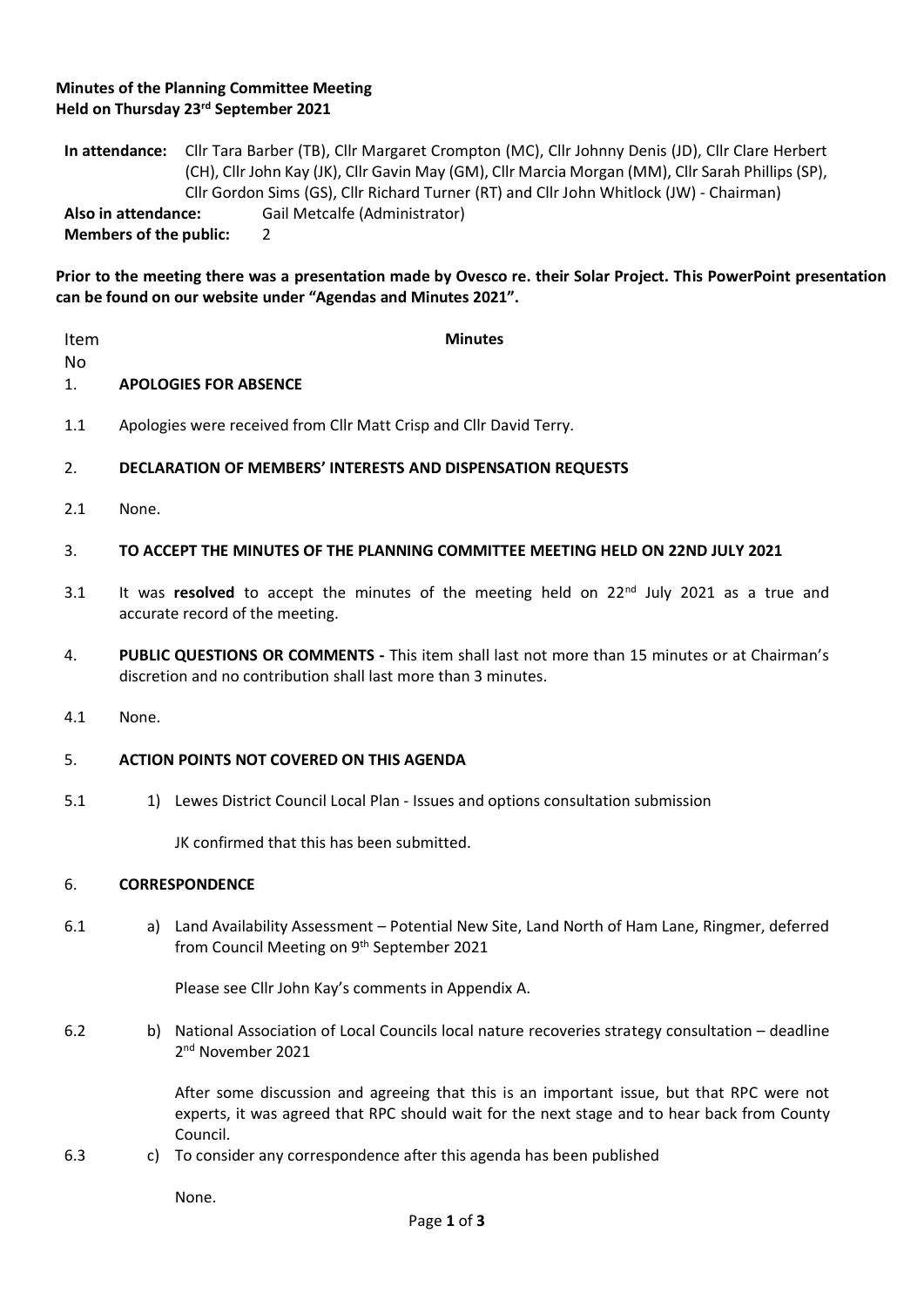## 7. **STATEMENT OF INTENT - COMMUNITY BUILDINGS AND FACILITIES AS PART OF DEVELOPMENT**

- a) To accept the Statement of Intent
- b) To receive a verbal update from Cllr May and Cllr Whitlock
- 7.1 It was agreed that points a) and b) would be discussed at the  $7<sup>th</sup>$  October 2021 meeting.

#### 8. **PLANNING APPLICATIONS**

8.1 **LW/21/0559 – Old Chapel Farm, Green Lane, Ringmer, East Sussex, BN8 5AD** Change of use of land to house 3 shepherds and associated buildings

## **Comments and observations**

Ringmer Parish Council support this application. This was voted on with 8 in support, 2 objections and 1 no objection.

8.2 **LW/21/0589/CD Ringmer Bowls Club Lewes Road Ringmer East Sussex BN8 5QA** Discharge of conditions 2 (details of external window and door joinery), 3 (samples of technical details of rainwater goods), 4 (proposed materials) of application LW/21/0137

## **Comments and observations**

Ringmer Parish Council offer no comment.

8.3 **LW/21/0664 – 17 Langham Close Ringmer East Sussex BN8 5HL** Single-storey rear extension and erection of side porch

#### **Comments and observations**

Ringmer Parish Council object unless it can be demonstrated that there is sufficient parking and, therefore, not against point 8.3 of the Neighbourhood Plan.

9. **PLANNING CONSENTS, REFUSALS & APPEALS RECEIVED –** further information regarding consents, refusals & appeals

**From 4th April 2021 to 9th September 2021** LW/20/0795 Land Rear of Westbourne Lewes Road Ringmer – **Approved** LW/21/0089 Ashton House Neaves Lane Ringmer – **Approved** LW/21/0120 1 Sadlers Way Ringmer – **Approved** LW/21/0102 The Granary Lower Stoneham Ringmer – **Approved** LW/20/0646 Red Barn Farm Harveys Lane Ringmer – **Approved** LW/20/0867 Land Adjacent to Neaves House Laughton Road Ringmer – **Approved** TW-21/0010/TPO Delves House Delves Close Ringmer **– No objection** LW/21/0041 Downsview Farm Laughton Road Ringmer – **Approved** LW/21/0137 Ringmer Bowls Club Lewes Road Ringmer – **Approved** LW/21/0294 18 Kiln Road Ringmer – **Approved** LW/21/0132 Sachells Gote Lane Ringmer – **Approved** LW/21/0383/CD Lower Lodge Farm Laughton Road Ringmer – **Approved** LW/21/0179 5 Ashtonville Close Ringmer – **Approved** LW/21/0186 1 Mill Road Ringmer – **Approved** LW/21/0205 Upper Clayhill Cottage Uckfield Road Ringmer – **Approved** LW/21/0338/CD Diplocks Yard Bishops Lane Ringmer – **Approved** LW/21/0158 Norlington Gate Farm Norlington Lane Ringmer – **Approved**